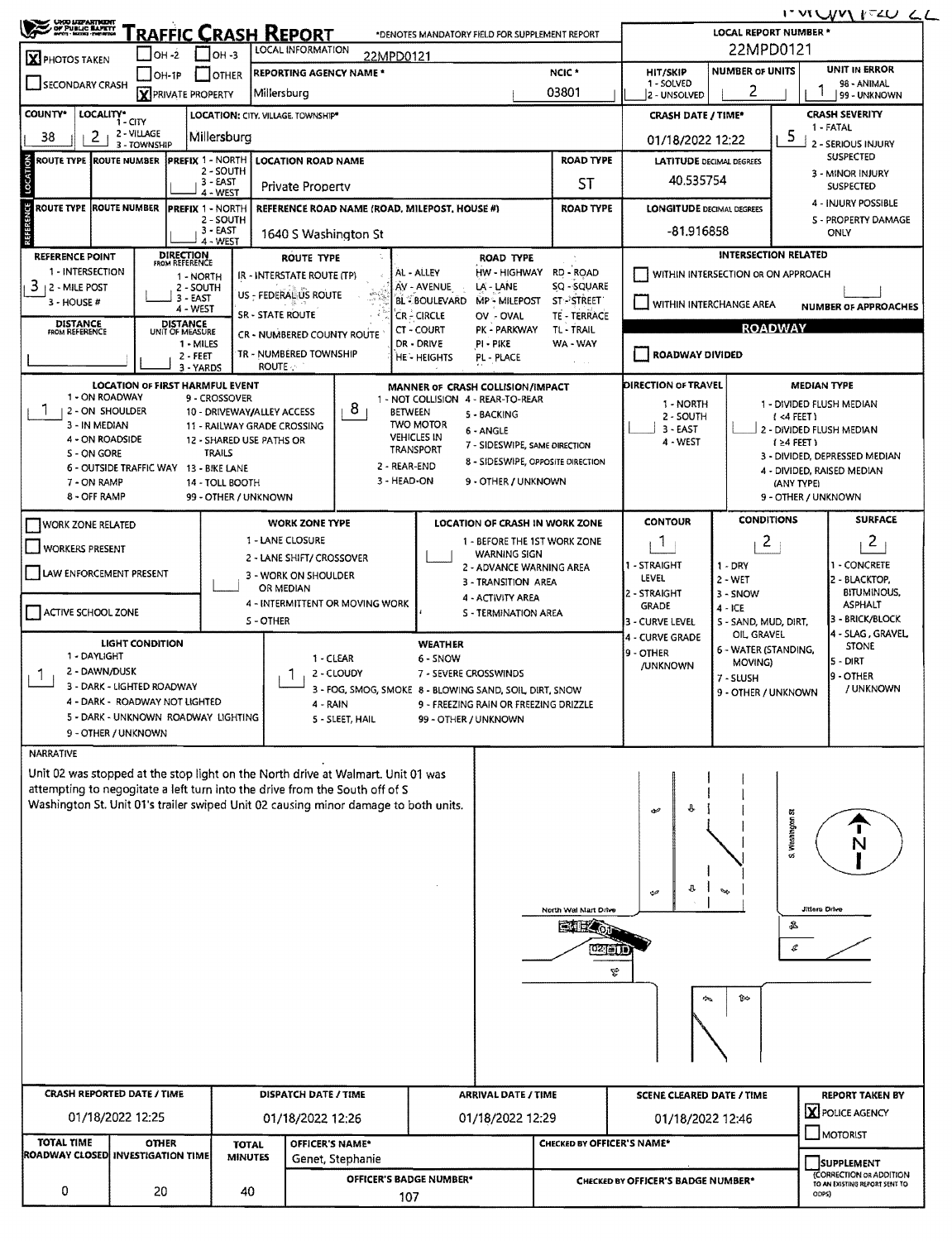| <b>OHOO DEPARTMENT</b><br>OF PUBLIC BATERY                                                                                                                                                            | <b>LOCAL REPORT NUMBER</b>                                                   |                                               |                                                   |                                                                 |                                                                 |  |  |  |  |  |  |  |  |
|-------------------------------------------------------------------------------------------------------------------------------------------------------------------------------------------------------|------------------------------------------------------------------------------|-----------------------------------------------|---------------------------------------------------|-----------------------------------------------------------------|-----------------------------------------------------------------|--|--|--|--|--|--|--|--|
|                                                                                                                                                                                                       |                                                                              |                                               |                                                   |                                                                 | 22MPD0121                                                       |  |  |  |  |  |  |  |  |
| OWNER NAME: LAST, FIRST, MIDDLE (C) SAME AS DRIVERY<br>UNIT#                                                                                                                                          |                                                                              |                                               | OWNER PHONE:INCLUDE AREA CODE (C) SAME AS DRIVER) | DAMAGE                                                          |                                                                 |  |  |  |  |  |  |  |  |
| WALMART TRANSPORTATION.                                                                                                                                                                               |                                                                              |                                               |                                                   | <b>DAMAGE SCALE</b>                                             |                                                                 |  |  |  |  |  |  |  |  |
| OWNER ADDRESS: STREET, CITY, STATE, ZIP ( C) SAME AS DRIVERY                                                                                                                                          |                                                                              |                                               | 3 - FUNCTIONAL DAMAGE<br>1 - NONE                 |                                                                 |                                                                 |  |  |  |  |  |  |  |  |
| 702 SW 8TH ST, BENTONVILLE, AR, 72712                                                                                                                                                                 |                                                                              |                                               |                                                   | 2<br>2 - MINOR DAMAGE<br>4 - DISABLING DAMAGE                   |                                                                 |  |  |  |  |  |  |  |  |
| <b>COMMERCIAL CARRIER: NAME, ADDRESS, CITY, STATE, ZIP</b>                                                                                                                                            |                                                                              |                                               | COMMERCIAL CARRIER PHONE: INCLUDE AREA CODE       | 9 - UNKNOWN<br>DAMAGED AREA(S)                                  |                                                                 |  |  |  |  |  |  |  |  |
| WALMART, 702 SW 8TH ST, BENTONVILLE, AR, 72712                                                                                                                                                        |                                                                              |                                               |                                                   | INDICATE ALL THAT APPLY                                         |                                                                 |  |  |  |  |  |  |  |  |
| LP STATE   LICENSE PLATE #<br><b>VEHICLE IDENTIFICATION #</b><br>BB6923                                                                                                                               | <b>VEHICLE YEAR</b><br><b>VEHICLE MAKE</b><br><b>GREAT DANE</b>              |                                               |                                                   |                                                                 |                                                                 |  |  |  |  |  |  |  |  |
| ОΚ<br>1GRAA06238T546673<br><b>INSURANCE COMPANY</b><br><b>INSURANCE POLICY #</b><br><b>IINSURANCE</b>                                                                                                 | 2008<br><b>COLOR</b><br><b>VEHICLE MODEL</b>                                 |                                               |                                                   |                                                                 |                                                                 |  |  |  |  |  |  |  |  |
| <b>LAJVERIFIED</b><br>STATE FARM<br>3624315568                                                                                                                                                        |                                                                              | WHI                                           | SEMITRAILER - DRY                                 |                                                                 |                                                                 |  |  |  |  |  |  |  |  |
| <b>TYPE OF USE</b><br>US DOT #                                                                                                                                                                        |                                                                              | TOWED BY: COMPANY NAME                        |                                                   |                                                                 |                                                                 |  |  |  |  |  |  |  |  |
| IN EMERGENCY<br>331628<br>XCOMMERCIAL<br>GOVERNMENT<br><b>RESPONSE</b><br>VEHICLE WEIGHT GVWR/GCWR                                                                                                    |                                                                              | <b>HAZARDOUS MATERIAL</b>                     |                                                   |                                                                 |                                                                 |  |  |  |  |  |  |  |  |
| # OCCUPANTS<br>INTERLOCK<br>$1 - 510K$ LBS.<br>DEVICE<br><b>HIT/SKIP UNIT</b>                                                                                                                         |                                                                              | <b>MATERIAL</b><br><b>CLASS #</b><br>RELEASED | PLACARD ID #                                      |                                                                 |                                                                 |  |  |  |  |  |  |  |  |
| 2 - 10.001 - 26K LBS.<br><b>EQUIPPED</b><br>$3 - 26K$ LBS.                                                                                                                                            |                                                                              | PLACARD                                       |                                                   |                                                                 | 12                                                              |  |  |  |  |  |  |  |  |
| 12 - GOLF CART<br>18 - LIMO (LIVERY VEHICLE)<br>23 - PEDESTRIAN/SKATER<br>1 - PASSENGER CAR<br>6 - VAN (9-15 SEATS)<br>12                                                                             |                                                                              |                                               |                                                   |                                                                 |                                                                 |  |  |  |  |  |  |  |  |
| 2 - PASSENGER VAN<br>7 - MOTORCYCLE 2-WHEELED<br>13 - SNOWMOBILE<br>24 - WHEELCHAIR (ANY TYPE)<br>19 - BUS (16+ PASSENGERS)<br>15<br>(MINIVAN)<br><b>B - MOTORCYCLE 3-WHEELED</b><br>14 - SINGLE UNIT |                                                                              |                                               |                                                   |                                                                 |                                                                 |  |  |  |  |  |  |  |  |
| 25 - OTHER NON-MOTORIST<br>20 - OTHER VEHICLE<br>UNIT TYPE 3 - SPORT UTILITY<br><b>TRUCK</b><br>9 - AUTOCYCLE<br>26 - BICYCLE<br>21 - HEAVY EQUIPMENT<br>VEHICLE<br>15 - SEMI-TRACTOR                 |                                                                              |                                               |                                                   |                                                                 |                                                                 |  |  |  |  |  |  |  |  |
| 10 - MOPED OR MOTORIZED<br><b><i>BICYCLE</i></b><br>16 - FARM EQUIPMENT<br>4 - PICK UP                                                                                                                |                                                                              | 22 - ANIMAL WITH RIDER OR                     | 27 - TRAIN                                        |                                                                 |                                                                 |  |  |  |  |  |  |  |  |
| 5 - CARGO VAN<br>11 - ALL TERRAIN VEHICLE<br>17 - MOTORHOME<br>(ATV/UTV)                                                                                                                              | ANIMAL-DRAWN VEHICLE<br>99 - UNKNOWN OR HIT/SKIP                             |                                               |                                                   |                                                                 |                                                                 |  |  |  |  |  |  |  |  |
| # OF TRAILING UNITS                                                                                                                                                                                   |                                                                              |                                               |                                                   | 12                                                              |                                                                 |  |  |  |  |  |  |  |  |
| WAS VEHICLE OPERATING IN AUTONOMOUS<br>0 - NO AUTOMATION                                                                                                                                              |                                                                              | 3 - CONDITIONAL AUTOMATION 9 - UNKNOWN        |                                                   |                                                                 |                                                                 |  |  |  |  |  |  |  |  |
| MODE WHEN CRASH OCCURRED?<br>0<br>1 - DRIVER ASSISTANCE<br>۷                                                                                                                                          |                                                                              | 4 - HIGH AUTOMATION                           |                                                   |                                                                 |                                                                 |  |  |  |  |  |  |  |  |
| 1 - YES 2 - NO 9 - OTHER / UNKNOWN<br>AUTONOMOUS 2 - PARTIAL AUTOMATION 5 - FULL AUTOMATION<br>MODE LEVEL                                                                                             |                                                                              |                                               |                                                   |                                                                 |                                                                 |  |  |  |  |  |  |  |  |
| 1 - NONE<br>6 - BUS - CHARTER/TOUR<br>$11 -$ FIRE                                                                                                                                                     | 16 - FARM                                                                    |                                               | 21 - MAIL CARRIER                                 |                                                                 |                                                                 |  |  |  |  |  |  |  |  |
| $2 - TAXi$<br>7 - BUS - INTERCITY<br>12 - MILITARY<br>1                                                                                                                                               |                                                                              | 17 - MOWING                                   | 99 - OTHER / UNKNOWN                              |                                                                 |                                                                 |  |  |  |  |  |  |  |  |
| 3 - ELECTRONIC RIDE<br>8 - BUS - SHUTTLE<br>13 - POLICE<br>SHARING<br><b>SPECIAL</b><br>9 - BUS - OTHER<br>14 - PUBLIC UTILITY                                                                        |                                                                              | 18 - SNOW REMOVAL<br>19 - TOWING              |                                                   |                                                                 |                                                                 |  |  |  |  |  |  |  |  |
| <b>FUNCTION 4 - SCHOOL TRANSPORT</b><br>10 - AMBULANCE<br>1S - CONSTRUCTION EQUIP.<br>5 - BUS - TRANSIT/COMMUTER                                                                                      |                                                                              | 20 - SAFETY SERVICE                           |                                                   |                                                                 | 12                                                              |  |  |  |  |  |  |  |  |
|                                                                                                                                                                                                       |                                                                              | PATROL                                        |                                                   |                                                                 |                                                                 |  |  |  |  |  |  |  |  |
| 4 - LOGGING<br>1 - NO CARGO BODY TYPE<br>7 - GRAIN/CHIPS/GRAVEL<br>5<br>/ NOT APPLICABLE<br>S - INTERMODAL<br><b>B-POLE</b>                                                                           | 99 - OTHER / UNKNOWN<br><b>11 - DUMP</b><br>12 - CONCRETE MIXER              |                                               |                                                   |                                                                 |                                                                 |  |  |  |  |  |  |  |  |
| 2 - BUS<br>CARGO<br><b>CONTAINER CHASSIS</b><br>9 - CARGO TANK<br>3 - VEHICLE TOWING<br>6 - CARGOVAN<br><b>BODY</b>                                                                                   |                                                                              | 13 - AUTO TRANSPORTER                         |                                                   |                                                                 | 滕<br>9<br>a<br>- 3                                              |  |  |  |  |  |  |  |  |
| 10 - FLAT BED<br>ANOTHER MOTOR VEHICLE<br>/ENCLOSED BOX<br><b>TYPE</b>                                                                                                                                | 14 - GARBAGE/REFUSE                                                          |                                               |                                                   |                                                                 |                                                                 |  |  |  |  |  |  |  |  |
| 1 - TURN SIGNALS<br>4 - BRAKES<br>7 - WORN OR SLICK TIRES                                                                                                                                             |                                                                              | 9 - MOTOR TROUBLE                             | 99 - OTHER / UNKNOWN                              |                                                                 |                                                                 |  |  |  |  |  |  |  |  |
| 2 - HEAD LAMPS<br>5 - STEERING<br><b>8 - TRAILER EQUIPMENT</b><br><b>VEHICLE</b><br>DEFECTIVE<br>3 - TAIL LAMPS<br>6 - TIRE BLOWOUT                                                                   |                                                                              | 10 - DISABLED FROM PRIOR<br><b>ACCIDENT</b>   |                                                   |                                                                 |                                                                 |  |  |  |  |  |  |  |  |
| <b>DEFECTS</b>                                                                                                                                                                                        |                                                                              |                                               | $\Box$ - NO DAMAGE $[0]$                          | J-UNDERCARRIAGE [ 14 ]                                          |                                                                 |  |  |  |  |  |  |  |  |
| 1 - INTERSECTION -<br>4 - MIDBLOCK -<br>7 - SHOULDER/ROADSIDE<br>MARKED CROSSWALK<br>MARKED CROSSWALK                                                                                                 |                                                                              | 10 - DRIVEWAY ACCESS                          | 99 - OTHER / UNKNOWN                              | $\square$ - TOP [ 13 ]                                          | $\Box$ - ALL AREAS [ 15 ]                                       |  |  |  |  |  |  |  |  |
| 8 - SIDEWALK<br>2 - INTERSECTION -<br>S - TRAVEL LANE -<br>NON-<br>9 - MEDIAN/CROSSING                                                                                                                |                                                                              | 11 - SHARED USE PATHS<br>OR TRAILS            |                                                   |                                                                 |                                                                 |  |  |  |  |  |  |  |  |
| <b>MOTORIST</b><br>UNMARKED CROSSWALK<br>OTHER LOCATION<br><b>ISLAND</b><br>LOCATION<br>3 - INTERSECTION - OTHER<br>6 - BICYCLE LANE                                                                  |                                                                              | 12 - FIRST RESPONDER<br>AT INCIDENT SCENE     |                                                   | $\Box$ - UNIT NOT AT SCENE [16]                                 |                                                                 |  |  |  |  |  |  |  |  |
| 1 - STRAIGHT AHEAD<br>9 - LEAVING TRAFFIC<br>1 - NON-CONTACT                                                                                                                                          |                                                                              | 15 - WALKING, RUNNING,                        | 21 - STANDING OUTSIDE                             | <b>INITIAL POINT OF CONTACT</b>                                 |                                                                 |  |  |  |  |  |  |  |  |
| LANE<br>2 - 8ACKING<br>2 - NON-COLLISION<br>10 - PARKED<br>3 - CHANGING LANES<br>6                                                                                                                    | DISABLED VEHICLE<br>IOGGING, PLAYING<br>16 - WORKING<br>99 - OTHER / UNKNOWN |                                               |                                                   | 0 - NO DAMAGE<br>14 - UNDERCARRIAGE                             |                                                                 |  |  |  |  |  |  |  |  |
| 3<br>4 - OVERTAKING/PASSING<br>11 - SLOWING OR STOPPED<br>3 - STRIKING<br>PRE-CRASH 5 - MAKING RIGHT TURN<br>IN TRAFFIC                                                                               |                                                                              | 17 - PUSHING VEHICLE<br>18 - APPROACHING OR   |                                                   | 1-12 - REFER TO UNIT 15 - VEHICLE NOT AT SCENE<br>8.<br>DIAGRAM |                                                                 |  |  |  |  |  |  |  |  |
| <b>ACTION</b><br>4 - STRUCK<br><b>ACTIONS 6 - MAKING LEFT TURN</b><br>12 - DRIVERLESS<br>5 - BOTH STRIKING                                                                                            |                                                                              | LEAVING VEHICLE                               |                                                   | 99 - UNKNOWN<br>$13 - TOP$                                      |                                                                 |  |  |  |  |  |  |  |  |
| 7 - MAKING U-TURN<br>13 - NEGOTIATING A CURVE<br><b>&amp; STRUCK</b><br><b>B - ENTERING TRAFFIC</b><br>14 - ENTERING OR CROSSING 20 - OTHER NON-MOTORIST                                              |                                                                              | 19 - STANDING                                 |                                                   |                                                                 |                                                                 |  |  |  |  |  |  |  |  |
| 9 - OTHER / UNKNOWN<br>LANE<br>SPECIFIED LOCATION                                                                                                                                                     |                                                                              |                                               |                                                   | TRAFFIC                                                         |                                                                 |  |  |  |  |  |  |  |  |
| 1 - NONE<br>B - FOLLOWING TOO CLOSE 13 - IMPROPER START FROM<br>/ACDA<br>A PARKED POSITION<br>2 - FAILURE TO YIELD                                                                                    |                                                                              | 18 - OPERATING DEFECTIVE<br><b>EQUIPMENT</b>  | 23 - OPENING DOOR INTO<br><b>ROADWAY</b>          | TRAFFICWAY FLOW<br>1 - ONE-WAY                                  | <b>TRAFFIC CONTROL</b>                                          |  |  |  |  |  |  |  |  |
| 9 - IMPROPER LANE<br>3 - RAN RED LIGHT<br>14 - STOPPED OR PARKED<br>CHANGE<br><b>ILLEGALLY</b><br>4 - RAN STOP SIGN                                                                                   |                                                                              | 19 - LOAD SHIFTING<br>/FALUNG/SPILLING        | 99 - OTHER IMPROPER<br><b>ACTION</b>              | 2 - TWO-WAY                                                     | 1 - ROUNDABOUT 4 - STOP SIGN<br>2 - SIGNAL<br>5 - YIELD SIGN    |  |  |  |  |  |  |  |  |
| 99<br>S - UNSAFE SPEED<br>10 - IMPROPER PASSING<br>15 - SWERVING TO AVOID                                                                                                                             |                                                                              | 20 - IMPROPER CROSSING                        |                                                   | 2                                                               | 2<br>3 - FLASHER<br>6 - NO CONTROL                              |  |  |  |  |  |  |  |  |
| CONTRIBUTING 6 - IMPROPER TURN<br>11 - DROVE OFF ROAD<br>16 - WRONG WAY<br><b>CIRCUMSTANCES 7 - LEFT OF CENTER</b><br>12 - IMPROPER BACKING<br>17 - VISION OBSTRUCTION                                |                                                                              | 21 - LYING IN ROADWAY<br>22 - NOT DISCERNIBLE |                                                   | # or THROUGH LANES                                              | <b>RAIL GRADE CROSSING</b>                                      |  |  |  |  |  |  |  |  |
|                                                                                                                                                                                                       |                                                                              |                                               |                                                   | ON ROAD                                                         | 1 - NOT INVLOVED                                                |  |  |  |  |  |  |  |  |
| <b>SEOUENCE OF EVENTS</b><br><b>EVENTS</b>                                                                                                                                                            |                                                                              |                                               |                                                   | 2                                                               | 2 - INVOLVED-ACTIVE CROSSING<br>3 - INVOLVED-PASSIVE CROSSING   |  |  |  |  |  |  |  |  |
| 1 - OVERTURN/ROLLOVER<br>7 - SEPARATION OF UNITS<br>12 - DOWNHILL RUNAWAY<br>20<br>1<br>2 - FIRE/EXPLOSION                                                                                            |                                                                              | 19 - ANIMAL -OTHER<br>20 - MOTOR VEHICLE IN   | 23 - STRUCK BY FALLING.<br>SHIFTING CARGO OR      |                                                                 |                                                                 |  |  |  |  |  |  |  |  |
| 8 - RAN OFF ROAD RIGHT<br>13 - OTHER NON-COLLISION<br>3 - IMMERSION<br>9 - RAN OFF ROAD LEFT<br>14 - PEDESTRIAN                                                                                       |                                                                              | TRANSPORT                                     | ANYTHING SET IN                                   |                                                                 | UNIT / NON-MOTORIST DIRECTION                                   |  |  |  |  |  |  |  |  |
| 4 - JACKKNIFE<br>10 - CROSS MEDIAN<br>15 - PEDALCYCLE<br>$\mathbf{z}$<br>5 - CARGO / EQUIPMENT<br>11 - CROSS CENTERLINE -<br>16 - RAILWAY VEHICLE                                                     |                                                                              | 21 - PARKED MOTOR<br><b>VEHICLE</b>           | MOTION BY A MOTOR<br>VEHICLE                      |                                                                 | 1 - NORTH<br>5 - NORTHEAST<br>2 - SOUTH<br><b>6 - NORTHWEST</b> |  |  |  |  |  |  |  |  |
| LOSS OR SHIFT<br>OPPOSITE DIRECTION<br>17 - ANIMAL - FARM<br>OF TRAVEL<br>6 - EQUIPMENT FAILURE                                                                                                       | 24 - OTHER MOVABLE<br>22 - WORK ZONE<br><b>OBJECT</b><br>MAINTENANCE         |                                               |                                                   |                                                                 | $3 - EAST$<br>7 - SOUTHEAST                                     |  |  |  |  |  |  |  |  |
| $F_{\text{ROM}}$   2<br>1B - ANIMAL - DEER<br>۱or<br>4 - WEST<br>8 - SOUTHWEST<br>3<br><b>EQUIPMENT</b>                                                                                               |                                                                              |                                               |                                                   |                                                                 |                                                                 |  |  |  |  |  |  |  |  |
| <b>COLLISION WITH FIXED OBJECT.- STRUCK</b><br>25 - IMPACT ATTENUATOR 31 - GUARDRAIL END<br>38 - OVERHEAD SIGN POST                                                                                   |                                                                              | $\sim$ $ \sim$<br>45 - EMBANKMENT             | <b>The Commission Control</b><br>52 - BUILDING    |                                                                 | 9 - OTHER / UNKNOWN                                             |  |  |  |  |  |  |  |  |
| 4<br>/ CRASH CUSHION<br>32 - PORTABLE BARRIER<br>39 - LIGHT / LUMINARIES<br>26 - BRIDGE OVERHEAD<br>33 - MEDIAN CABLE BARRIER<br><b>SUPPORT</b>                                                       | 46 - FENCE                                                                   | 47 - MAILBOX                                  | 53 - TUNNEL<br>54 - OTHER FIXED                   | UNIT SPEED                                                      | DETECTED SPEED                                                  |  |  |  |  |  |  |  |  |
| <b>STRUCTURE</b><br>34 - MEDIAN GUARDRAIL<br>40 - UTILITY POLE<br>5<br><b>BARRIER</b><br>41 - OTHER POST, POLE                                                                                        | 48 - TREE                                                                    | 49 - FIRE HYDRANT                             | OBJECT<br>99 - OTHER / UNKNOWN                    |                                                                 | 1 - STATED / ESTIMATED SPEED                                    |  |  |  |  |  |  |  |  |
| 27 - BRIDGE PIER OR<br>OR SUPPORT<br>ABUTMENT<br>35 - MEDIAN CONCRETE                                                                                                                                 |                                                                              | 50 - WORK ZONE<br><b>MAINTENANCE</b>          |                                                   | 5                                                               |                                                                 |  |  |  |  |  |  |  |  |
| 28 - BRIDGE PARAPET<br><b>BARRIER</b><br>42 - CULVERT<br>6<br>29 - BRIDGE RAIL<br>36 - MEDIAN OTHER BARRIER<br>43 - CURB                                                                              |                                                                              | EQUIPMENT                                     | 2 - CALCULATED / EDR<br><b>POSTED SPEED</b>       |                                                                 |                                                                 |  |  |  |  |  |  |  |  |
| 30 - GUARDRAIL FACE<br>37 - TRAFFIC SIGN POST<br>44 - DITCH                                                                                                                                           | 51 - WALL                                                                    |                                               |                                                   |                                                                 | 3 - UNDETERMINED                                                |  |  |  |  |  |  |  |  |
| FIRST HARMFUL EVENT<br><b>MOST HARMFUL EVENT</b>                                                                                                                                                      |                                                                              |                                               |                                                   | 35                                                              |                                                                 |  |  |  |  |  |  |  |  |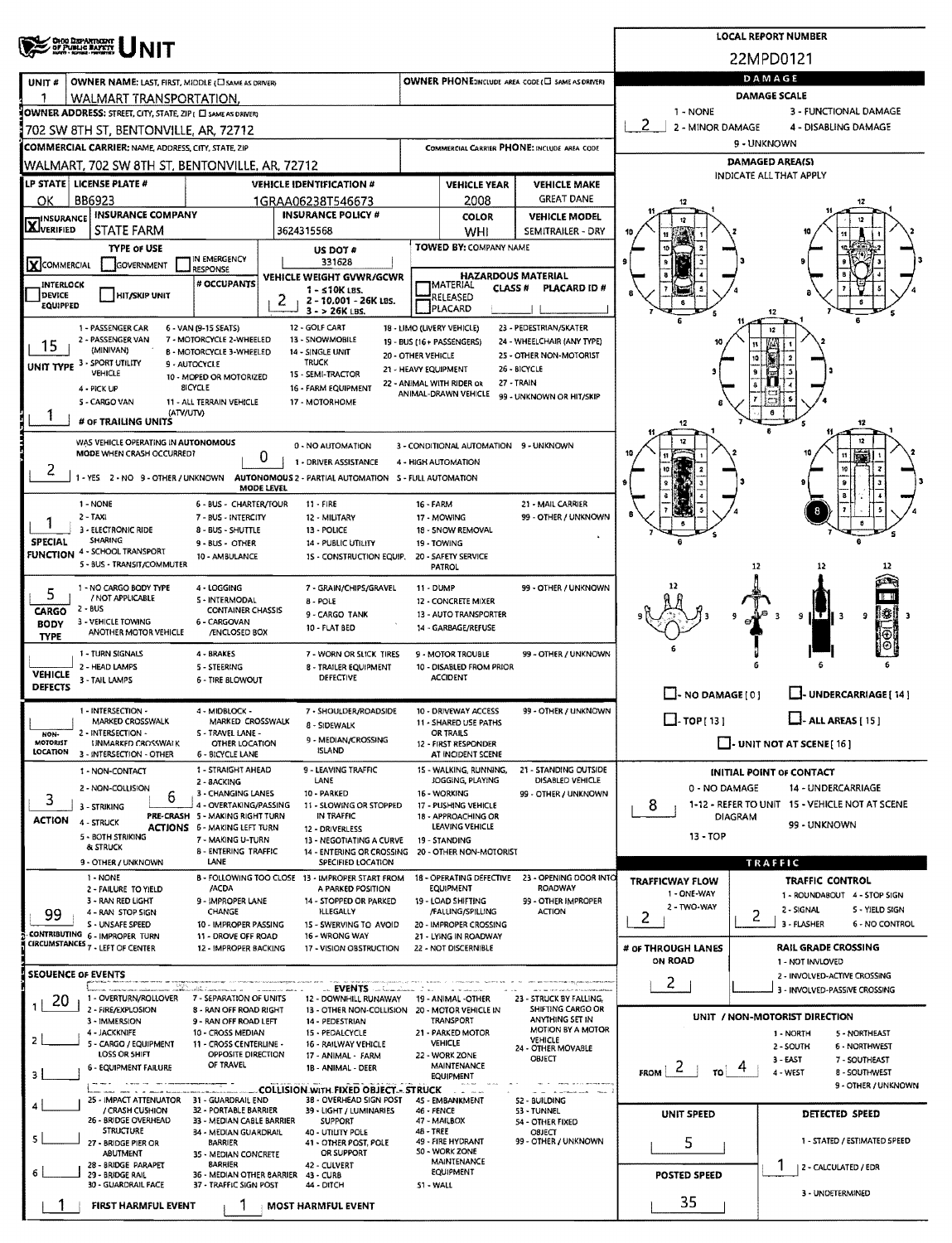| ORIO DEPARTMENT<br>OF PUBLIC BAFETY                                                                                                                                       |                                                                                                        | <b>LOCAL REPORT NUMBER</b>                                                                             |                                                              |                                                   |                                                   |                                                      |                                                                    |  |  |  |  |  |
|---------------------------------------------------------------------------------------------------------------------------------------------------------------------------|--------------------------------------------------------------------------------------------------------|--------------------------------------------------------------------------------------------------------|--------------------------------------------------------------|---------------------------------------------------|---------------------------------------------------|------------------------------------------------------|--------------------------------------------------------------------|--|--|--|--|--|
|                                                                                                                                                                           |                                                                                                        | 22MPD0121                                                                                              |                                                              |                                                   |                                                   |                                                      |                                                                    |  |  |  |  |  |
| UNIT#<br>OWNER NAME: LAST, FIRST, MIDDLE (E) SAME AS DRIVERY                                                                                                              |                                                                                                        |                                                                                                        |                                                              |                                                   | OWNER PHONE:INCLUDE AREA CODE (C) SAME AS DRIVER) | DAMAGE                                               |                                                                    |  |  |  |  |  |
| 2<br>OHIO POWER COMPANY.                                                                                                                                                  |                                                                                                        |                                                                                                        |                                                              |                                                   |                                                   | DAMAGE SCALE                                         |                                                                    |  |  |  |  |  |
| OWNER ADDRESS: STREET, CITY, STATE, ZIP ( C) SAME AS DRIVER)                                                                                                              |                                                                                                        |                                                                                                        |                                                              |                                                   |                                                   | 1 - NONE<br>-2<br>2 - MINOR DAMAGE                   | 3 - FUNCTIONAL DAMAGE<br>4 - DISABLING DAMAGE                      |  |  |  |  |  |
| 2100 SHEPLER CHURCH AVE SW, CANTON, OH, 44701<br><b>COMMERCIAL CARRIER: NAME, ADDRESS, CITY, STATE, ZIP</b>                                                               |                                                                                                        |                                                                                                        |                                                              |                                                   | COMMERCIAL CARRIER PHONE: INCLUDE AREA CODE       |                                                      | 9 - UNKNOWN                                                        |  |  |  |  |  |
| OHIO POWER COMPANY, 2100 SHEPLER AVE SW, CANTON,                                                                                                                          |                                                                                                        |                                                                                                        |                                                              |                                                   |                                                   | <b>DAMAGED AREA(S)</b>                               |                                                                    |  |  |  |  |  |
| LP STATE   LICENSE PLATE #                                                                                                                                                |                                                                                                        | <b>VEHICLE IDENTIFICATION #</b>                                                                        |                                                              | <b>VEHICLE YEAR</b>                               | <b>VEHICLE MAKE</b>                               | INDICATE ALL THAT APPLY                              |                                                                    |  |  |  |  |  |
| <b>PJK9213</b><br>он                                                                                                                                                      |                                                                                                        | 3C6UR5CJ0GG342618                                                                                      | DODGE<br>2016                                                |                                                   |                                                   |                                                      |                                                                    |  |  |  |  |  |
| <b>INSURANCE COMPANY</b>                                                                                                                                                  |                                                                                                        | <b>INSURANCE POLICY #</b>                                                                              |                                                              | <b>COLOR</b>                                      | <b>VEHICLE MODEL</b>                              |                                                      |                                                                    |  |  |  |  |  |
| <b>X</b> INSURANCE<br><b>OLD REPUBLIC INS</b>                                                                                                                             |                                                                                                        | MWTB316378                                                                                             |                                                              | WHI                                               | RAM                                               |                                                      |                                                                    |  |  |  |  |  |
| <b>TYPE OF USE</b>                                                                                                                                                        | <b>US DOT#</b>                                                                                         |                                                                                                        | <b>TOWED BY: COMPANY NAME</b>                                |                                                   |                                                   |                                                      |                                                                    |  |  |  |  |  |
| X COMMERCIAL<br>GOVERNMENT                                                                                                                                                | IN EMERGENCY<br>RESPONSE                                                                               | 044649<br><b>VEHICLE WEIGHT GVWR/GCWR</b>                                                              |                                                              | <b>HAZARDOUS MATERIAL</b>                         |                                                   |                                                      |                                                                    |  |  |  |  |  |
| <b>INTERLOCK</b><br><b>DEVICE</b><br><b>HIT/SKIP UNIT</b>                                                                                                                 | # OCCUPANTS                                                                                            | $1 - 510K$ LBS.                                                                                        | <b>IMATERIAL</b><br><b>CLASS#</b><br>PLACARD ID#<br>RELEASED |                                                   |                                                   |                                                      |                                                                    |  |  |  |  |  |
| <b>EQUIPPED</b>                                                                                                                                                           |                                                                                                        | 2 - 10.001 - 26K LBS.<br>3 - > 26K LBS.                                                                |                                                              | PLACARD                                           |                                                   |                                                      |                                                                    |  |  |  |  |  |
| 23 - PEDESTRIAN/SKATER<br>1 - PASSENGER CAR<br>12 - GOLF CART<br>18 - LIMO (LIVERY VEHICLE)<br>6 - VAN (9-1S SEATS)<br>12<br>13 - SNOWMOBILE<br>19 - BUS (16+ PASSENGERS) |                                                                                                        |                                                                                                        |                                                              |                                                   |                                                   |                                                      |                                                                    |  |  |  |  |  |
| 2 - PASSENGER VAN<br>4<br>(MINIVAN)                                                                                                                                       | 7 - MOTORCYCLE 2-WHEELED<br>8 - MOTORCYCLE 3-WHEELED                                                   | 24 - WHEELCHAIR (ANY TYPE)<br>25 - OTHER NON-MOTORIST                                                  |                                                              | Ħ                                                 |                                                   |                                                      |                                                                    |  |  |  |  |  |
| UNIT TYPE 3 - SPORT UTILITY<br>VEHICLE                                                                                                                                    | 9 - AUTOCYCLE                                                                                          | 26 - BICYCLE                                                                                           | 10<br>9                                                      |                                                   |                                                   |                                                      |                                                                    |  |  |  |  |  |
| 4 - PICK UP                                                                                                                                                               | 10 - MOPED OR MOTORIZED<br>BICYCLE                                                                     | 15 - SEMI-TRACTOR<br>16 - FARM EQUIPMENT                                                               |                                                              | 22 - ANIMAL WITH RIDER OR<br>ANIMAL-DRAWN VEHICLE | 27 - TRAIN                                        |                                                      |                                                                    |  |  |  |  |  |
| S - CARGO VAN<br>(ATV/UTV)                                                                                                                                                | 11 - ALL TERRAIN VEHICLE                                                                               | 17 - MOTORHOME                                                                                         |                                                              |                                                   | 99 - UNKNOWN OR HIT/SKIP                          |                                                      |                                                                    |  |  |  |  |  |
| # OF TRAILING UNITS                                                                                                                                                       |                                                                                                        |                                                                                                        |                                                              |                                                   |                                                   |                                                      |                                                                    |  |  |  |  |  |
| WAS VEHICLE OPERATING IN AUTONOMOUS                                                                                                                                       |                                                                                                        | 3 - CONDITIONAL AUTOMATION 9 - UNKNOWN                                                                 |                                                              |                                                   |                                                   |                                                      |                                                                    |  |  |  |  |  |
| MODE WHEN CRASH OCCURRED?                                                                                                                                                 | U                                                                                                      |                                                                                                        |                                                              |                                                   |                                                   |                                                      |                                                                    |  |  |  |  |  |
| ۷                                                                                                                                                                         |                                                                                                        | 1 - YES 2 - NO 9 - OTHER / UNKNOWN AUTONOMOUS 2 - PARTIAL AUTOMATION 5 - FULL AUTOMATION<br>MODE LEVEL |                                                              |                                                   |                                                   |                                                      |                                                                    |  |  |  |  |  |
| 1 - NONE                                                                                                                                                                  | 6 - BUS - CHARTER/TOUR                                                                                 | 11 - FIRE                                                                                              | 16 - FARM                                                    |                                                   | 21 - MAIL CARRIER                                 |                                                      |                                                                    |  |  |  |  |  |
| 2 - TAXI<br>99                                                                                                                                                            | 7 - BUS - INTERCITY                                                                                    | 12 - MILITARY                                                                                          |                                                              | 17 - MOWING                                       | 99 - OTHER / UNKNOWN                              |                                                      |                                                                    |  |  |  |  |  |
| 3 - ELECTRONIC RIDE<br>SHARING<br>SPECIAL                                                                                                                                 | 8 - 8US - SHUTTLE<br>9-BUS OTHER                                                                       | 13 - POLICE<br>14 - PUBLIC UTILITY                                                                     |                                                              | 18 - SNOW REMOVAL<br>19 - TOWING                  |                                                   |                                                      |                                                                    |  |  |  |  |  |
| <b>FUNCTION 4 - SCHOOL TRANSPORT</b><br>5 - BUS - TRANSIT/COMMUTER                                                                                                        | 10 - AMBULANCE                                                                                         | 15 - CONSTRUCTION EQUIP.                                                                               |                                                              | 20 - SAFETY SERVICE                               |                                                   |                                                      |                                                                    |  |  |  |  |  |
|                                                                                                                                                                           | 4 - LOGGING                                                                                            |                                                                                                        |                                                              | PATROL                                            |                                                   |                                                      | 12<br>12                                                           |  |  |  |  |  |
| 1 - NO CARGO BODY TYPE<br>/ NOT APPLICABLE                                                                                                                                | 7 - GRAIN/CHIPS/GRAVEL<br><b>B - POLE</b>                                                              | 11 - DUMP                                                                                              | 12 - CONCRETE MIXER                                          | 99 - OTHER / UNKNOWN                              | 12                                                | İ                                                    |                                                                    |  |  |  |  |  |
| 2 - BUS<br>CARGO                                                                                                                                                          | 5 - INTERMODAL<br><b>CONTAINER CHASSIS</b>                                                             | 9 - CARGO TANK                                                                                         |                                                              | 13 - AUTO TRANSPORTER                             |                                                   |                                                      | 18<br>э<br>9<br>Е                                                  |  |  |  |  |  |
| 3 - VEHICLE TOWING<br><b>BODY</b><br>ANOTHER MOTOR VEHICLE<br><b>TYPE</b>                                                                                                 | 6 - CARGOVAN<br>/ENCLOSED BOX                                                                          | 10 - FLAT BED                                                                                          |                                                              | 14 - GARBAGE/REFUSE                               |                                                   |                                                      | Θ                                                                  |  |  |  |  |  |
| 1 - TURN SIGNALS                                                                                                                                                          | 4 - BRAKES                                                                                             | 7 - WORN OR SLICK TIRES                                                                                | 9 - MOTOR TROUBLE<br>99 - OTHER / UNKNOWN                    |                                                   |                                                   |                                                      |                                                                    |  |  |  |  |  |
| 2 - HEAD LAMPS<br><b>VEHICLE</b><br>3 - TAIL LAMPS                                                                                                                        | 5 - STEERING                                                                                           | 8 - TRAILER EQUIPMENT<br>DEFECTIVE                                                                     | 10 - DISABLED FROM PRIOR<br><b>ACCIDENT</b>                  |                                                   |                                                   |                                                      |                                                                    |  |  |  |  |  |
| <b>DEFECTS</b>                                                                                                                                                            | <b>6 - TIRE BLOWOUT</b>                                                                                |                                                                                                        |                                                              |                                                   |                                                   | $\Box$ - NO DAMAGE $[0]$<br>UNDERCARRIAGE [ 14 ]     |                                                                    |  |  |  |  |  |
| 1 - INTERSECTION -                                                                                                                                                        | 7 - SHOULDER/ROADSIDE                                                                                  | 99 - OTHER / UNKNOWN<br>10 - DRIVEWAY ACCESS<br>11 - SHARED USE PATHS                                  |                                                              |                                                   |                                                   |                                                      |                                                                    |  |  |  |  |  |
| 2 - INTERSECTION -                                                                                                                                                        | MARKED CROSSWALK<br>MARKED CROSSWALK<br><b>B - SIDEWALK</b><br>5 - TRAVEL LANE -<br>NON-               |                                                                                                        |                                                              |                                                   |                                                   | $\Box$ -TOP[13]<br>ALL AREAS [ 15 ]                  |                                                                    |  |  |  |  |  |
| MOTORIST<br>UNMARKED CROSSWALK<br><b>LOCATION</b>                                                                                                                         | 9 - MEDIAN/CROSSING<br>OTHER LOCATION<br><b>ISLAND</b><br>3 - INTERSECTION - OTHER<br>6 - BICYCLE LANE |                                                                                                        |                                                              |                                                   |                                                   | $\Box$ - UNIT NOT AT SCENE [16]                      |                                                                    |  |  |  |  |  |
| 1 - NON-CONTACT                                                                                                                                                           | 1 - STRAIGHT AHEAD                                                                                     | 9 - LEAVING TRAFFIC                                                                                    |                                                              | AT INCIDENT SCENE<br>15 - WALKING, RUNNING,       | 21 - STANDING OUTSIDE                             |                                                      | INITIAL POINT OF CONTACT                                           |  |  |  |  |  |
| 2 - NON-COLLISION                                                                                                                                                         | 2 - BACKING<br>3 - CHANGING LANES                                                                      | LANE<br>10 - PARKED                                                                                    | JOGGING, PLAYING<br>DISABLED VEHICLE<br>16 WORKING           |                                                   |                                                   | 0 - NO DAMAGE<br>14 - UNDERCARRIAGE                  |                                                                    |  |  |  |  |  |
| 11<br>4<br>3 - STRIKING                                                                                                                                                   | 4 - OVERTAKING/PASSING                                                                                 | 11 - SLOWING OR STOPPED                                                                                |                                                              | 17 - PUSHING VEHICLE                              | 99 - OTHER / UNKNOWN                              | 1-12 - REFER TO UNIT 15 - VEHICLE NOT AT SCENE<br>11 |                                                                    |  |  |  |  |  |
| <b>ACTION</b><br>4 - STRUCK                                                                                                                                               | PRE-CRASH 5 - MAKING RIGHT TURN<br><b>ACTIONS 6 - MAKING LEFT TURN</b>                                 | IN TRAFFIC<br>12 - DRIVERLESS                                                                          |                                                              | 18 - APPROACHING OR<br>LEAVING VEHICLE            |                                                   | DIAGRAM<br>99 - UNKNOWN                              |                                                                    |  |  |  |  |  |
| 5 - BOTH STRIKING<br><b>B</b> STRUCK                                                                                                                                      | 7 - MAKING U-TURN                                                                                      | 13 - NEGOTIATING A CURVE                                                                               |                                                              | 19 - STANDING                                     |                                                   | $13 - TOP$                                           |                                                                    |  |  |  |  |  |
| 9 - OTHER / UNKNOWN                                                                                                                                                       | <b>B - ENTERING TRAFFIC</b><br>LANE                                                                    | 14 - ENTERING OR CROSSING 20 - OTHER NON-MOTORIST<br>SPECIFIED LOCATION                                |                                                              |                                                   |                                                   | TRAFFIC                                              |                                                                    |  |  |  |  |  |
| 1 - NONE                                                                                                                                                                  |                                                                                                        | 8 - FOLLOWING TOO CLOSE 13 - IMPROPER START FROM                                                       |                                                              | 18 - OPERATING DEFECTIVE                          | 23 - OPENING DOOR INTO                            | <b>TRAFFICWAY FLOW</b>                               | <b>TRAFFIC CONTROL</b>                                             |  |  |  |  |  |
| 2 - FAILURE TO YIELD<br>3 - RAN RED LIGHT                                                                                                                                 | /ACDA<br>9 - IMPROPER LANE                                                                             | A PARKED POSITION<br>14 - STOPPED OR PARKED                                                            |                                                              | <b>EQUIPMENT</b><br>19 - LOAD SHIFTING            | <b>ROADWAY</b><br>99 - OTHER IMPROPER             | 1 - ONE-WAY                                          | 1 - ROUNDABOUT 4 - STOP SIGN                                       |  |  |  |  |  |
| 4 - RAN STOP SIGN<br>5 - UNSAFE SPEED                                                                                                                                     | CHANGE<br>10 - IMPROPER PASSING                                                                        | ILLEGALLY                                                                                              |                                                              | /FALUNG/SPILLING                                  | ACTION                                            | 2 - TWO-WAY<br>2                                     | 2 - SIGNAL<br>5 - YIELD SIGN<br>2<br>3 - FLASHER<br>6 - NO CONTROL |  |  |  |  |  |
| CONTRIBUTING 6 - IMPROPER TURN                                                                                                                                            | 11 - DROVE OFF ROAD                                                                                    | 15 - SWERVING TO AVOID<br>16 - WRONG WAY                                                               |                                                              | 20 - IMPROPER CROSSING<br>21 - LYING IN ROADWAY   |                                                   |                                                      |                                                                    |  |  |  |  |  |
| CIRCUMSTANCES 7 - LEFT OF CENTER                                                                                                                                          | 12 - IMPROPER BACKING                                                                                  | 17 - VISION OBSTRUCTION                                                                                |                                                              | 22 - NOT DISCERNIBLE                              |                                                   | # OF THROUGH LANES<br><b>ON ROAD</b>                 | <b>RAIL GRADE CROSSING</b><br>1 - NOT INVLOVED                     |  |  |  |  |  |
| <b>SEQUENCE OF EVENTS</b>                                                                                                                                                 |                                                                                                        |                                                                                                        |                                                              |                                                   |                                                   |                                                      | 2 - INVOLVED-ACTIVE CROSSING                                       |  |  |  |  |  |
| 1 - OVERTURN/ROLLOVER                                                                                                                                                     | नाव सुवाहित दिवा किया क<br>7 - SEPARATION OF UNITS                                                     | EVENTS.<br>12 - DOWNHILL RUNAWAY                                                                       |                                                              | 19 - ANIMAL -OTHER                                | 23 - STRUCK BY FALLING,                           | 2.                                                   | 3 - INVOLVED-PASSIVE CROSSING                                      |  |  |  |  |  |
| 20<br>2 - FIRE/EXPLOSION                                                                                                                                                  | 8 - RAN OFF ROAD RIGHT                                                                                 | 13 - OTHER NON-COLLISION                                                                               |                                                              | 20 - MOTOR VEHICLE IN                             | SHIFTING CARGO OR<br>ANYTHING SET IN              |                                                      | UNIT / NON-MOTORIST DIRECTION                                      |  |  |  |  |  |
| 3 - IMMERSION<br>4 - JACKKNIFE                                                                                                                                            | 9 - RAN OFF ROAD LEFT<br>10 - CROSS MEDIAN                                                             | 14 - PEDESTRIAN<br>1S - PEDALCYCLE                                                                     |                                                              | <b>TRANSPORT</b><br>21 - PARKED MOTOR             | MOTION BY A MOTOR                                 |                                                      | 5 - NORTHEAST<br>1 - NORTH                                         |  |  |  |  |  |
| 2<br>5 - CARGO / EQUIPMENT<br>LOSS OR SHIFT                                                                                                                               | 11 - CROSS CENTERLINE -<br>16 - RAILWAY VEHICLE<br>OPPOSITE DIRECTION<br>17 - ANIMAL FARM              | VEHICLE<br><b>VEHICLE</b><br>24 OTHER MOVABLE<br>22 - WORK ZONE<br>OBJECT                              |                                                              |                                                   |                                                   | 2 - SOUTH<br>6 - NORTHWEST                           |                                                                    |  |  |  |  |  |
| 6 - EQUIPMENT FAILURE<br>3                                                                                                                                                | FROM<br>TO I                                                                                           | 3 - EAST<br>7 - SOUTHEAST<br>э<br>$4 - WEST$<br><b>B-SOUTHWEST</b>                                     |                                                              |                                                   |                                                   |                                                      |                                                                    |  |  |  |  |  |
| <b>EQUIPMENT</b><br>9 - OTHER / UNKNOWN<br>ing Co<br><b>COLLISION WITH FIXED OBJECT - STRUCK</b><br>$\sim$<br>and the<br>the part of the company of                       |                                                                                                        |                                                                                                        |                                                              |                                                   |                                                   |                                                      |                                                                    |  |  |  |  |  |
| 25 - IMPACT ATTENUATOR<br>/ CRASH CUSHION                                                                                                                                 | 31 - GUARDRAIL END<br>32 - PORTABLE BARRIER                                                            | 38 - OVERHEAD SIGN POST<br>39 - LIGHT / LUMINARIES                                                     | 46 - FENCE                                                   | 45 - EMBANKMENT                                   | 52 - BUILDING<br>S3 - TUNNEL                      |                                                      |                                                                    |  |  |  |  |  |
| 26 - BRIDGE OVERHEAD<br><b>STRUCTURE</b>                                                                                                                                  | 33 - MEDIAN CABLE BARRIER                                                                              | SUPPORT                                                                                                | 48 - TREE                                                    | 47 - MAILBOX                                      | 54 - OTHER FIXED                                  | UNIT SPEED                                           | DETECTED SPEED                                                     |  |  |  |  |  |
| s<br>27 - BRIDGE PIER OR                                                                                                                                                  | 34 - MEDIAN GUARDRAIL<br><b>BARRIER</b>                                                                | 40 - UTILITY POLE<br>41 - OTHER POST, POLE                                                             |                                                              | 49 - FIRE HYDRANT                                 | OBJECT<br>99 - OTHER / UNKNOWN                    | 0                                                    | 1 - STATED / ESTIMATED SPEED                                       |  |  |  |  |  |
| <b>ABUTMENT</b><br>28 - BRIDGE PARAPET                                                                                                                                    | 35 - MEDIAN CONCRETE<br><b>BARRIER</b>                                                                 | OR SUPPORT<br>42 - CULVERT                                                                             |                                                              | 50 - WORK ZONE<br><b>MAINTENANCE</b>              |                                                   |                                                      | Ŧ<br>  2 - CALCULATED / EDR                                        |  |  |  |  |  |
| 29 - BRIDGE RAIL<br>36 - MEDIAN OTHER BARRIER<br>$43 - CURB$<br>30 - GUARDRAIL FACE<br>37 - TRAFFIC SIGN POST<br>44 - DITCH                                               |                                                                                                        |                                                                                                        |                                                              | EQUIPMENT<br>51 - WALL                            |                                                   | POSTED SPEED                                         |                                                                    |  |  |  |  |  |
| <b>FIRST HARMFUL EVENT</b>                                                                                                                                                |                                                                                                        | MOST HARMFUL EVENT                                                                                     |                                                              |                                                   |                                                   | 35                                                   | 3 - UNDETERMINED                                                   |  |  |  |  |  |
|                                                                                                                                                                           |                                                                                                        |                                                                                                        |                                                              |                                                   |                                                   |                                                      |                                                                    |  |  |  |  |  |